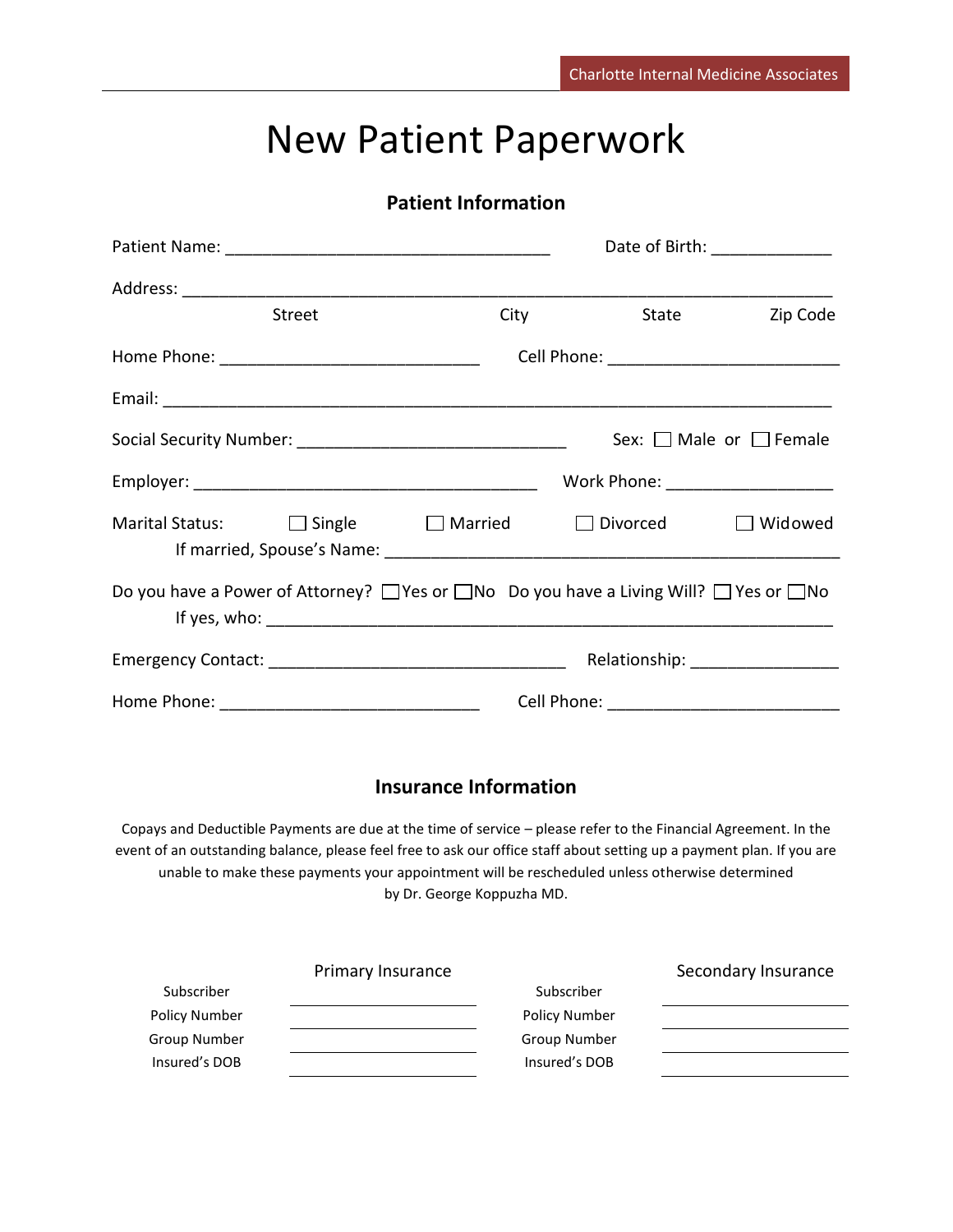|          |                                                                                                                                                                                                         |                                                                                                                                                                                                                                                      | <b>Charlotte Internal Medicine Associates</b>                                                               |
|----------|---------------------------------------------------------------------------------------------------------------------------------------------------------------------------------------------------------|------------------------------------------------------------------------------------------------------------------------------------------------------------------------------------------------------------------------------------------------------|-------------------------------------------------------------------------------------------------------------|
| Patient: |                                                                                                                                                                                                         |                                                                                                                                                                                                                                                      | Date of Birth:                                                                                              |
|          |                                                                                                                                                                                                         | <b>Medical History</b>                                                                                                                                                                                                                               |                                                                                                             |
|          | Asthma<br>Angina/Chest Pain<br>Anemia<br>Arthritis<br>Glaucoma<br>Cancer<br><b>Chronic Bronchitis</b><br>Cirrhosis<br><b>Clotting Disorder</b><br><b>Diabetes</b><br>Emphysema<br>Epilepsy<br>Fractures | Gallstones<br><b>Heart Attack</b><br><b>Heart Murmur</b><br>Headaches<br><b>Hepatitis</b><br><b>High Blood Pressure</b><br>High Cholesterol<br>$HIV + / Aids$<br>Kidney Disease<br>Kidney Stones<br>Migraines<br>+ TB Test<br><b>Rheumatic Fever</b> | Stroke<br>Thrombophlebitis<br><b>Thyroid Disease</b><br>Tuberculosis<br>Ulcers<br>Other - Please List Below |

# **Family History**

| If any blood relative has ever had any of the<br>following, please check box and indicate<br>relationship | Relationship | Please indicate the age<br>and either L or D for<br>each of the following | $L = Living$<br>$D = Deceased$<br>Age |
|-----------------------------------------------------------------------------------------------------------|--------------|---------------------------------------------------------------------------|---------------------------------------|
| <b>Blood Tendency</b>                                                                                     |              | Father                                                                    |                                       |
| Cancer                                                                                                    |              | Mother                                                                    |                                       |
| <b>Diabetes</b>                                                                                           |              | Siblings                                                                  |                                       |
| <b>Heart Attack</b>                                                                                       |              |                                                                           |                                       |
| <b>Heart Disease</b>                                                                                      |              |                                                                           |                                       |
| High Blood Pressure                                                                                       |              |                                                                           |                                       |
| Kidney Disease                                                                                            |              |                                                                           |                                       |
| Liver Disease                                                                                             |              |                                                                           |                                       |
| Migraine/Headaches                                                                                        |              |                                                                           |                                       |
| Stroke                                                                                                    |              |                                                                           |                                       |
| <b>Tuberculosis</b>                                                                                       |              |                                                                           |                                       |

# **Operations and/or Hospitalizations**

| Reason | Date | Reason | Date |
|--------|------|--------|------|
|        |      |        |      |
|        |      |        |      |
|        |      |        |      |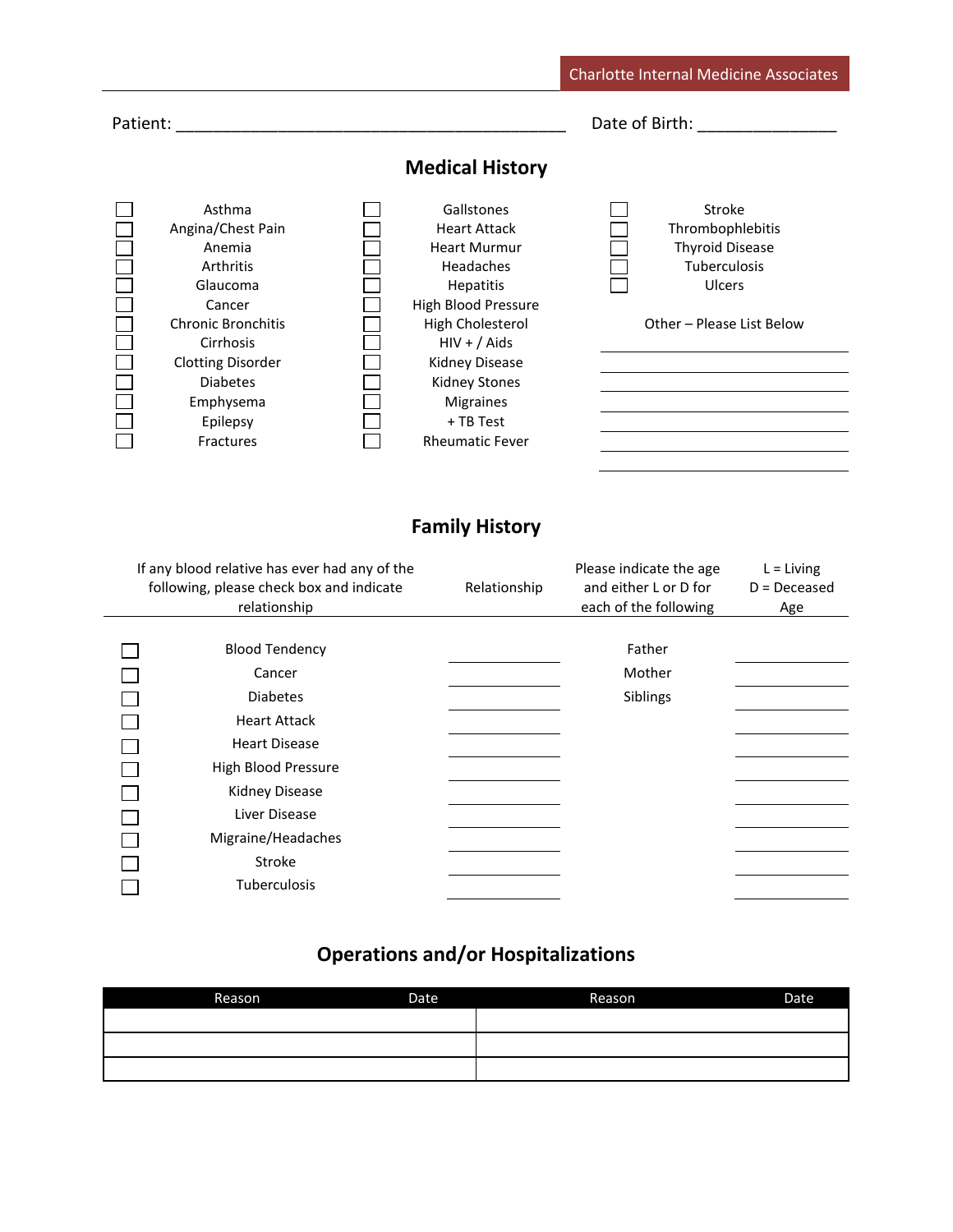### **Medications**

List all prescriptions and over-the-counter medications, supplements and vitamins you take including the dose/strength.

| Medication | Dose | Frequency |
|------------|------|-----------|
|            |      |           |
|            |      |           |
|            |      |           |
|            |      |           |
|            |      |           |
|            |      |           |
|            |      |           |
|            |      |           |
|            |      |           |
|            |      |           |
|            |      |           |
|            |      |           |
|            |      |           |
|            |      |           |
|            |      |           |
|            |      |           |
|            |      |           |

Preferred Pharmacy: **Letter Lines and Preferred Pharmacy:**  $\frac{1}{2}$ 

The easiest, most efficient and most accurate way to refill prescriptions is by contacting your local pharmacy directly. The pharmacy will then send us an electronic prescription request that we will review. There is a 48-hour turnover rate for prescription renewals so please monitor your medications and call in **before** you run out.

#### **Habits**

| Packs Daily?<br>Smoking                                                 | Coffee<br>Cups Daily?        | Sleep:<br>Snoring                                       |
|-------------------------------------------------------------------------|------------------------------|---------------------------------------------------------|
| How Long?                                                               | Other Caffeine:              | Daytime Drowsiness<br>$\overline{1}$ $\overline{1}$ N   |
| Interested in stopping? $\Box Y \Box N$                                 | Alcohol<br>Type:             | Difficulty Falling Asleep $\Box Y$<br>$\vert$ $\vert$ N |
| If you quit, when did you quit?                                         | Frequency:                   | Continuity Disturbances $\Box Y \Box N$                 |
|                                                                         | Amount:                      | Early Morning Wakening $\gamma$ $\gamma$                |
| How long did you smoke?                                                 | Salt Intake:<br>Diet:        | Other:                                                  |
|                                                                         | Fat Intake:                  |                                                         |
| Do you exercise routinely? $\Box Y \Box N$                              | What do you do for exercise? |                                                         |
| If so, what drugs?<br>Have you ever used illegal drugs? $\Box Y \Box N$ |                              |                                                         |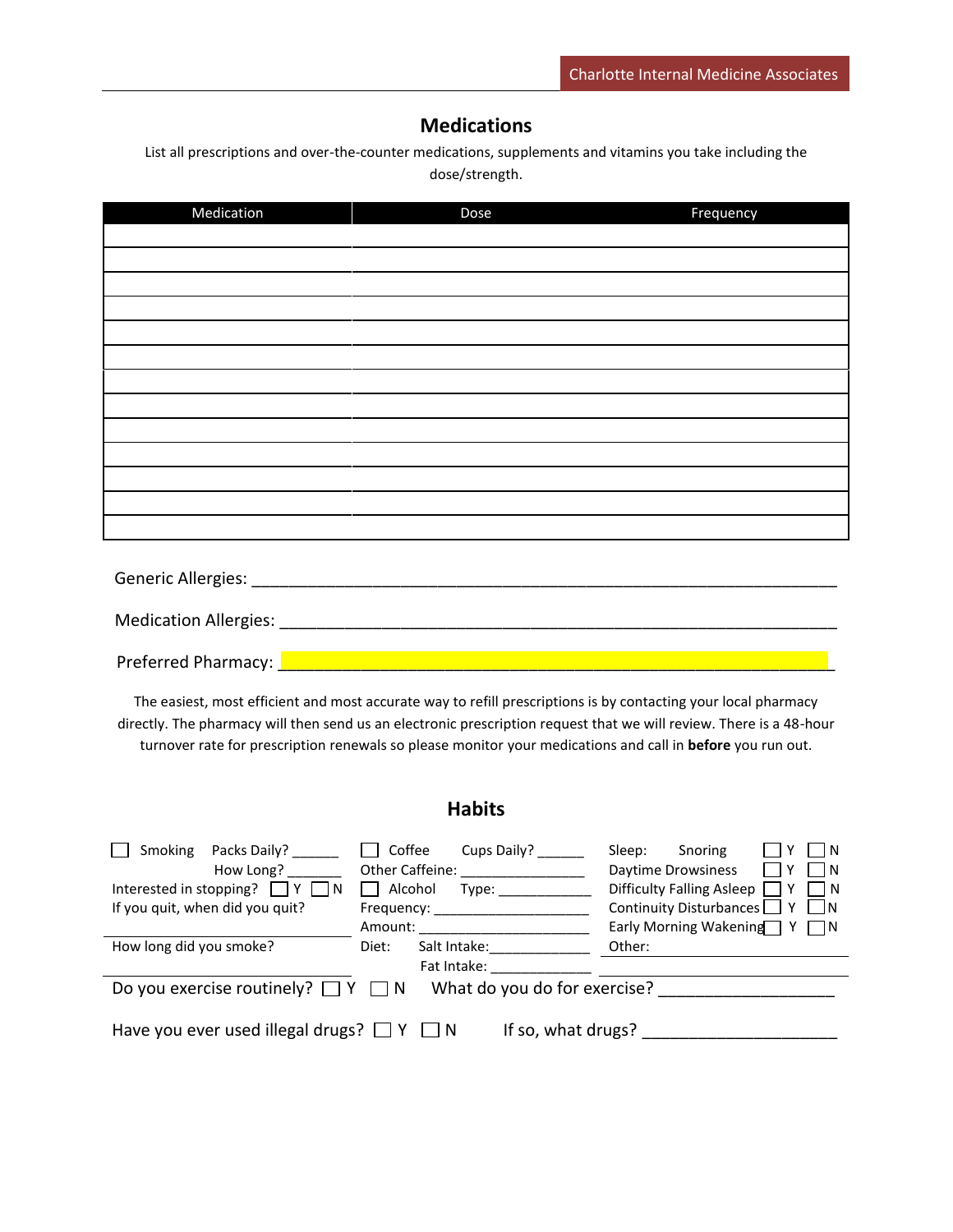## **Review of Symptoms**

Check box if you have any of the following symptoms

| <b>Respiratory</b>          | Cardiology                  | General                      |
|-----------------------------|-----------------------------|------------------------------|
| <b>Shortness of Breath</b>  | Chest Pain                  | <b>Weight Gain</b>           |
| Congestion                  | Palpitations                | <b>Weight Loss</b>           |
| Cough                       | <b>Varicose Veins</b>       | Loss of Appetite             |
| Short of Breath on Exertion | Sweating                    | Fevers                       |
|                             | Swelling                    | Weakness                     |
|                             | <b>Fluttering Sensation</b> | Fatigue                      |
| <b>Endocrine</b>            | <b>Female Reproductive</b>  | <b>Male Reproductive</b>     |
| Cold Intolerance            | Pregnant                    | Difficulty with Erection     |
| <b>Heat Intolerance</b>     | Menopause                   |                              |
| <b>Increased Thirst</b>     |                             | Gastroenterology             |
|                             | <b>Neurology</b>            | Nausea                       |
| Ophthalmology               | Headaches                   | Heartburn                    |
| Diminished Vision           | Tingling                    | Constipation                 |
| <b>Blurring of Vision</b>   | Fainting                    | Diarrhea                     |
| Loss of Vision              | <b>Dizziness</b>            | <b>Difficulty Swallowing</b> |
| <b>Vision Floaters</b>      | Difficulty Walking          | Indigestion                  |
|                             | <b>Memory Loss</b>          | <b>Abdominal Pain</b>        |
| Hematology                  |                             |                              |
| <b>Easy Bruising</b>        | <b>Dermatology</b>          | <b>Musculoskeletal</b>       |
| Bleeding                    | Rash                        | Joint Pain                   |
|                             | Flushing                    | Leg Cramps                   |
| <b>Urology</b>              | Wound                       | <b>Back Pain</b>             |
| <b>Frequent Urination</b>   | Dry Skin                    | Arm Pain                     |
| Difficult/Painful Urination |                             | <b>Neck Pain</b>             |
| <b>Blood in Urine</b>       | Psychology                  | Leg Pain                     |
|                             | Depression                  | Muscle Pain                  |
|                             | Anxiety                     |                              |
|                             | <b>High Stress</b>          |                              |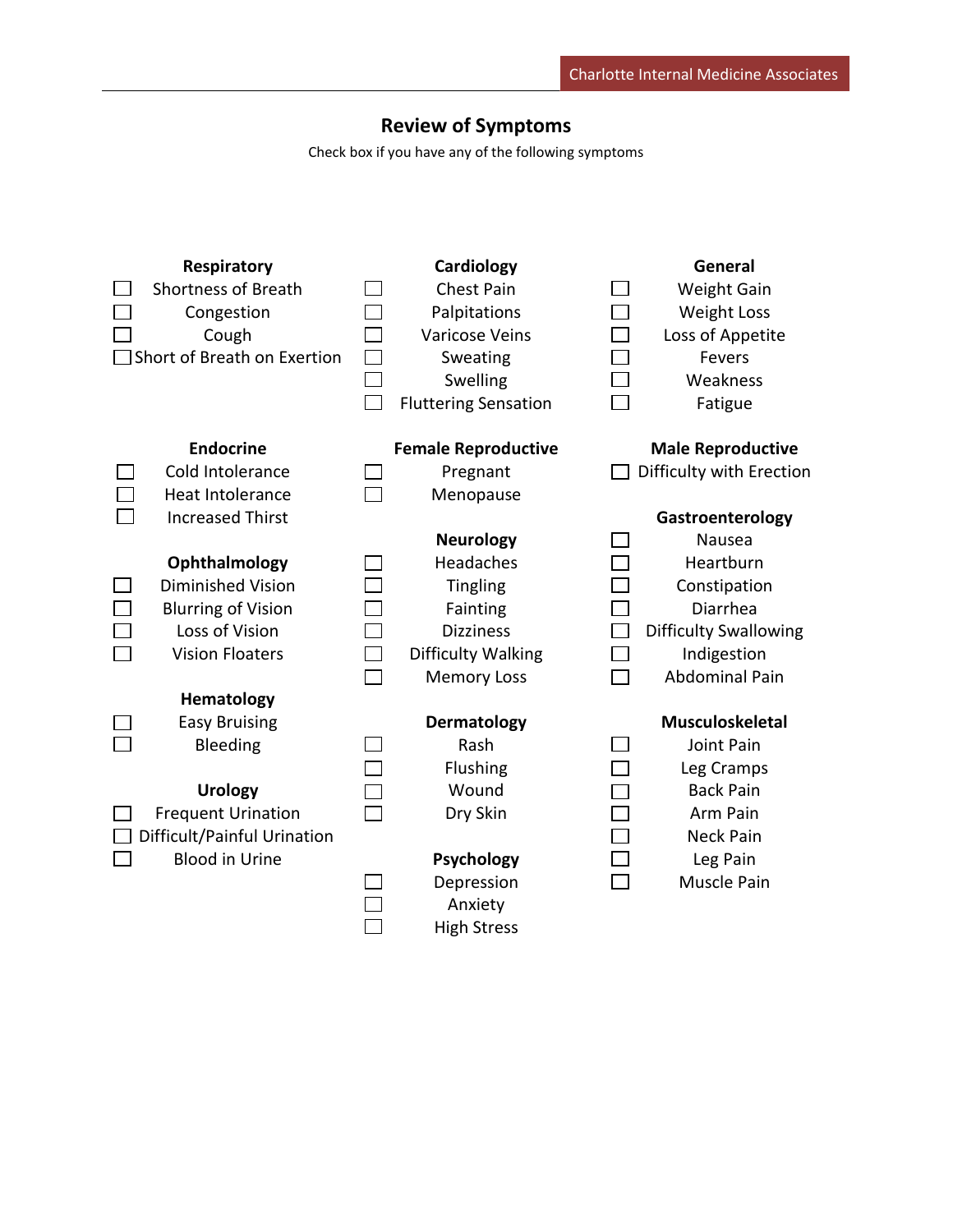## **Financial Policy**

Thank you for choosing Charlotte Internal Medicine Associates for your primary care. We are committed to providing you with the highest quality care possible. We are contracted with most insurance companies but please contact your insurance to verify that we are in network. If your plan is an HMO you must list **Dr. George Koppuzha MD** as your primary care provider before coming into care.

In order to provide the best care in the most cost effective way we have devised the following financial policies to keep you current on your medical fees. You must inform us on any and all changes in insurance while in care as this will facilitate the claims process and will reduce the amount of claims being denied. In the event that a claim is denied by your insurance, you – the patient – are responsible for all fees accrued for services rendered.

#### **INSURED – Commercial Insurances, Medicare Replacements, Self-Insured Plans**

I understand and agree that health insurance coverage is an agreement between my insurance carrier and me. I agree that all services are charged directly to my insurance and that I am personally responsible for any balance that comes back. All copays are due at the time of my appointment. I understand that if I have a deductible and I have not met that amount, I must make a payment towards this at the time of service. New patients will be responsible for a deductible payment of \$100 and established patients will be responsible for a deductible payment of \$60 at every appointment until the deductible is met. I acknowledge that if my deductible amount is more than my payment per my insurance, I am also responsible for the remaining balance. If I cannot pay my copay or deductible payment my appointment will be rescheduled unless otherwise determined by Dr. George Koppuzha MD.

#### **MEDICARE**

I understand that Medicare is a federal insurance program. I acknowledge that Medicare has an annual deductible and if my appointment fee is applied to this deductible then I, the patient, am responsible for the balance. I understand that if I have a secondary insurance or supplemental policy to my Medicare plan and fail to provide the plan information then my secondary or supplement will not be billed. I understand that I am responsible for any balances that come back as coinsurances.

#### **SELF PAY – New Patient Appointment \$120 – Established Patient Appointment \$60**

I acknowledge the self-pay rates set down by Charlotte Internal Medicine Associates. I understand that the cost of my appointment is due at the time of service unless otherwise determined by Dr. George Koppuzha MD. I agree that any other services beyond routine appointments (vaccines, injections etc.) will accrue additional fees. It is my responsibility to inquire about the cost of said services before they are performed as I will be responsible for any and all balances accrued.

| Signature:                   | Date: |
|------------------------------|-------|
| Responsible Party Signature: | Date: |